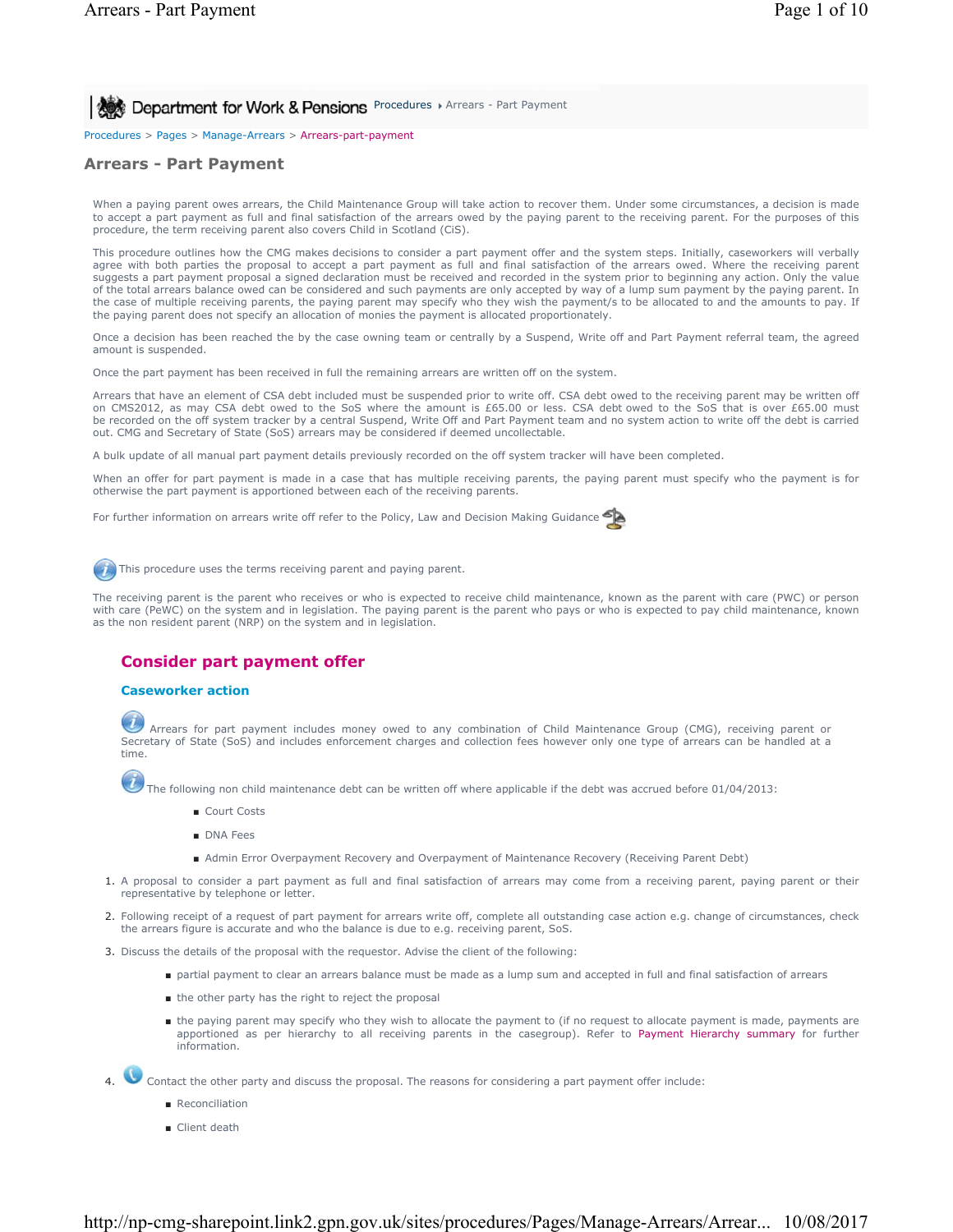If unable to contact the other party by telephone, send CMSL1670 to either party to ask them to contact us.

#### **Case Owning Team Decision or Referral to Centralised Suspend, Write off and Part Payment teams**

5. Set the **lock assignment** flag, for more information refer to BOM - Segments Summary.

All suspend and write off ation for CSA debt owed to SoS that is over £65.00 must be referred to the relevant Suspend, Write Off and part Payment team.

If the case owning team is making a decison to suspend and write off for part payment go to step 8, otherwise continue with this step to make a referral to the relevant Suspend, Write Off and part Payment team.

Send an email to the relevant **Suspend, Write off and Part Payment** referral team to take the required action, suspend and write off the arrears. For non enforcement clients (For England, Wales and Scotland referrals, refer to one of the following):

- South West and Midlands Area = There is no SPOC Team. To be completed by all caseworkers.
- Eastern Area = CM 2012 Scheme Eastern Write Odd and Part Payment Referrals New Case
- Northern and North West Area = CM 2012 Scheme Northern Write Off and Part Payment Referrals
- South Eastern Area = CM 2012 Scheme South East Write Off and Part Payment Referrals
- Fo NI referrals: CMS Belfast 2012 Scheme NI Write Off and Part Payment Refferrals

For enforcement clients:

- Scotland Enforcement (covering Scotland, North East and North West enforcement clients) = CM 2012 Scheme Northern ENF Write Off and Part Payment Referrals
- South West Enforcement (covering South West and Midlands enforcement clients) = CM 2012 Scheme South West ENF Write Off and Part Payment Referrals
- North West Enforcement (covering South East and Eastern enforcement clients) = CM 2012 NW ENF Write Off and Part Payment Referrals

The email should contain:

- Subject heading OFFICIAL Write off arrears action
- Paying parent name and SCIN
- Case number
- Details of arrears for write off arrears type, amount and period of debt
- Reason for arrears write off
- Your name and telephone number

**The remaining steps in this process are completed by the Suspend, Write off and Part Payment Team caseworker. Ownership of the case remains with the referring segment.**

## **Suspend, Write off and Part payment team action**

### **Arrears write off - paying parent request**

All write off/part payment requests on the tracker have already completed team leader approval process. Transfer and write off of suspended arrears from the off system tracker onto CMS is completed by the Write off and Part Payment team. Once completed send CMEL9271 to both clients to confirm all records are up-to-date.

- 6. For referrals made to the Suspend, Write Off and Part Payment team, open the email and consider the referral proposal. Refer to the Policy, Law and Decision Making Guidance to help in making a decision.
- To reject a referral made to the Suspend, Write Off and Part Payment team , update the case **Notes** field as **Write off not appropriate** and 7. outline the reason for rejection. Email the referring caseworker explaining your decision and advising them to action the case and collect the arrears as usual.
- If approving a referral and/or writing off the arrears, set the flag for **Manual Allocation** on the paying parent's account if there are ongoing 8. payments. For guidance refer to Manual Allocation Flag - Set up. Record the amount for suspension in the **Manual Allocation Comments** field and record the review date.

9. If, following contact with the other party, they claim that CMS arrears are already written off, check the system including the case<br>notes and the off system tracker. Ask the client to send evidence related to the claim CMSL1653 allowing 14 days for a response. Contact the other party to explain the reason for delay. If no response is received following the wait period or a response is received outside the wait period, issue CMSL1654 to reject the claim.

Go to the **Cases** screen and select the **More Info** view. If any **Legacy** flags are marked under **Transition Details,** CSA arrears may exist. Ask the client to confirm whether the previous arrears write off was for legacy arrears.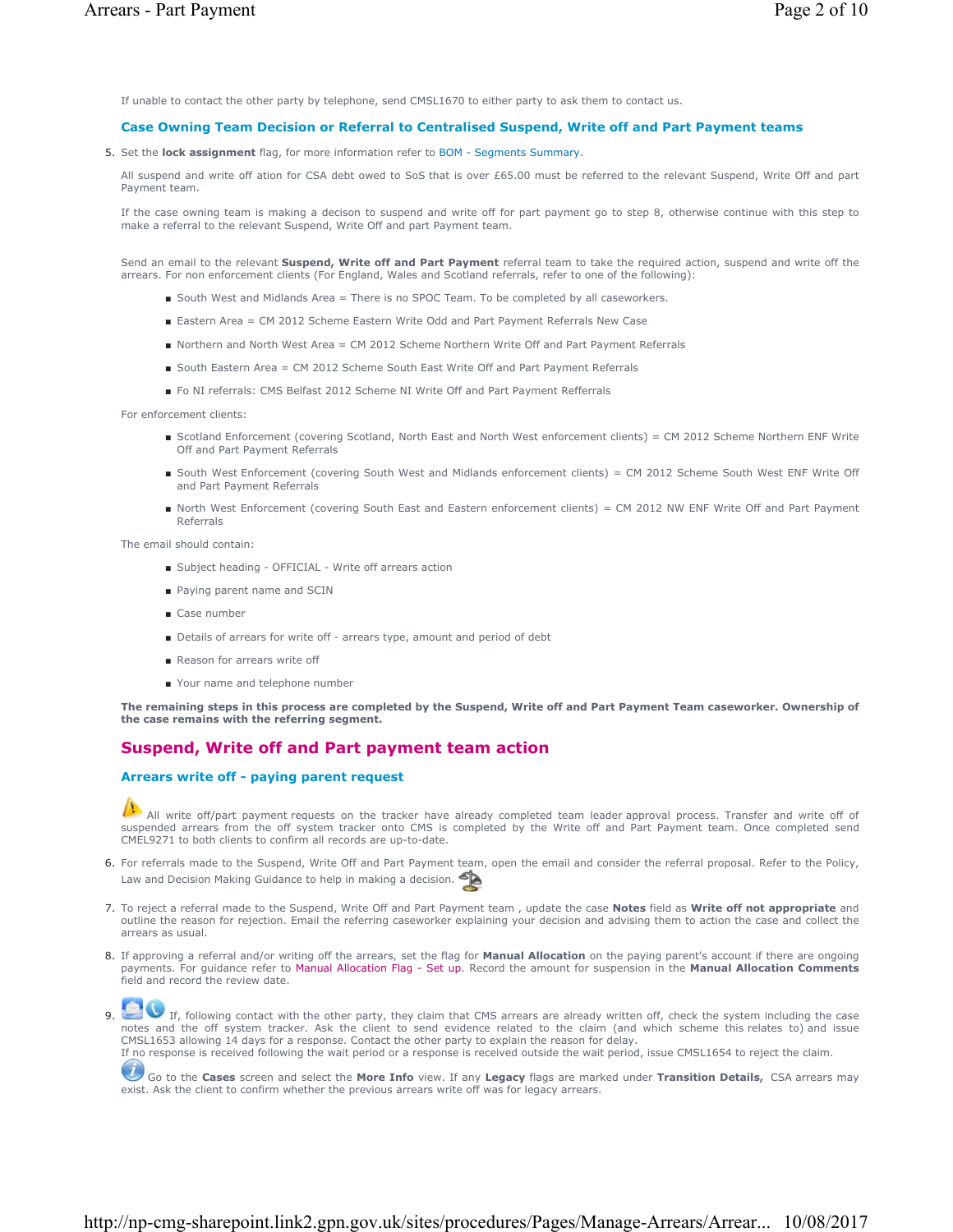- v  $10<sup>-1</sup>$ If any CSA arrears potentially exist in the part payment offer, check this and arrange to call the client back. Manage the client's expectations on the timescales involved. Contact a CSA caseworker to explain the part payment offer and confirm whether any CSA arrears exist:
	- CSA arrears exist ask the CSA caseworker to consider the part payment for the legacy arrears consider the CMS element of the part payment offer
	- No CSA arrears exist continue as per process

### **CMS scheme arrears**

## **Suspend arrears**

- 11. Does the amount for write off exist as arrears on the system:
	- No, reject the referral if made to the Suspend,Write Off and Part Payment team and return the case to BAU caseworker
		- Yes, select the paying parent contact details and create a **Suspend Liability** SR as follows:
			- **Process = Payments**
			- **Area = Manage liabilities**
			- **Sub Area = Suspend liabilities**

Suspend the arrears amount, refer to Suspend/Unsuspend Liabilities for further guidance on completing this action.

### **Send consent letter to RP, Agreement letter to PP**

- 12. Generate a part payment service request (SR) as follows:
	- **Process = Arrears**
	- **Area = Arrears management**
	- **Sub-Area = Consider part payment**

**For central referrals to te Suspend, Write Off and Part Payment team the Consider Part Payment SR must stay with the Referral Team. To ensure this happens, the SR status must not be set as Pending assignment at any time during the process.** 

- 13. Select the contact and drill down into the SR. Set the status and sub-status to In progress to trigger the interface to BaNCS. (If the interface call up fails while setting the **SR status** to **in progress**, select the **Retrieve balance** button).
- 14. In the Part payment info applet, update the **Part payment amount** field with the amount proposed and the **Part payment due date** field. When setting this date, allow time for consent forms and confirmation letters to be sent and received from both parties. A date 28 days in the future is recommended. The following balances are populated in the **Written off arrears (at negotiations)** fields:
	- **Total PWC arrears written off**
	- **Total CMG** arrears written off
	- **Total SoS arrears written off**
	- **Outstanding arrears (at negotiations)** fields:
		- **Outstanding CMG arrears**
		- **Outstanding PWC arrears**
		- **Outstanding SoS arrears**
- 15. Enter the proposed Part Payment amount for each of the relevant records. The Total arrears and Arrears to be written off fields are automatically populated.

The **Payment negotiation** button is disabled for those records where the **Part Payment amount** field is blank.

If the paying parent has requested who the part payment should be allocated to, tick the **Payment Negotiation** button for each individual 16. receiving parent record, CMG and SoS, who are part of the proposal. If the paying parent has not specified how they wish to allocate the part payment, tick the **Payment Negotiation** button on all the records created.

17. Where the part payment is related to receiving parent arrears, contact them to discuss the offer. If the receiving parent agrees to part payment, or made the original offer send clerical consent letter CMSL1671 and set a **Wait** period of **14 days** for response.

Set the **Consent due** date field in the **Write off Information** section of the SR for 14 days after issue.

If the receiving parent fails to return the letter within the timescale, the action ceases and the SR is closed. This letter must be returned and recorded as received in the system.

Once the receiving parent has signed and returned the agreement letter the part payment agreement is legally binding and there is no right of appeal.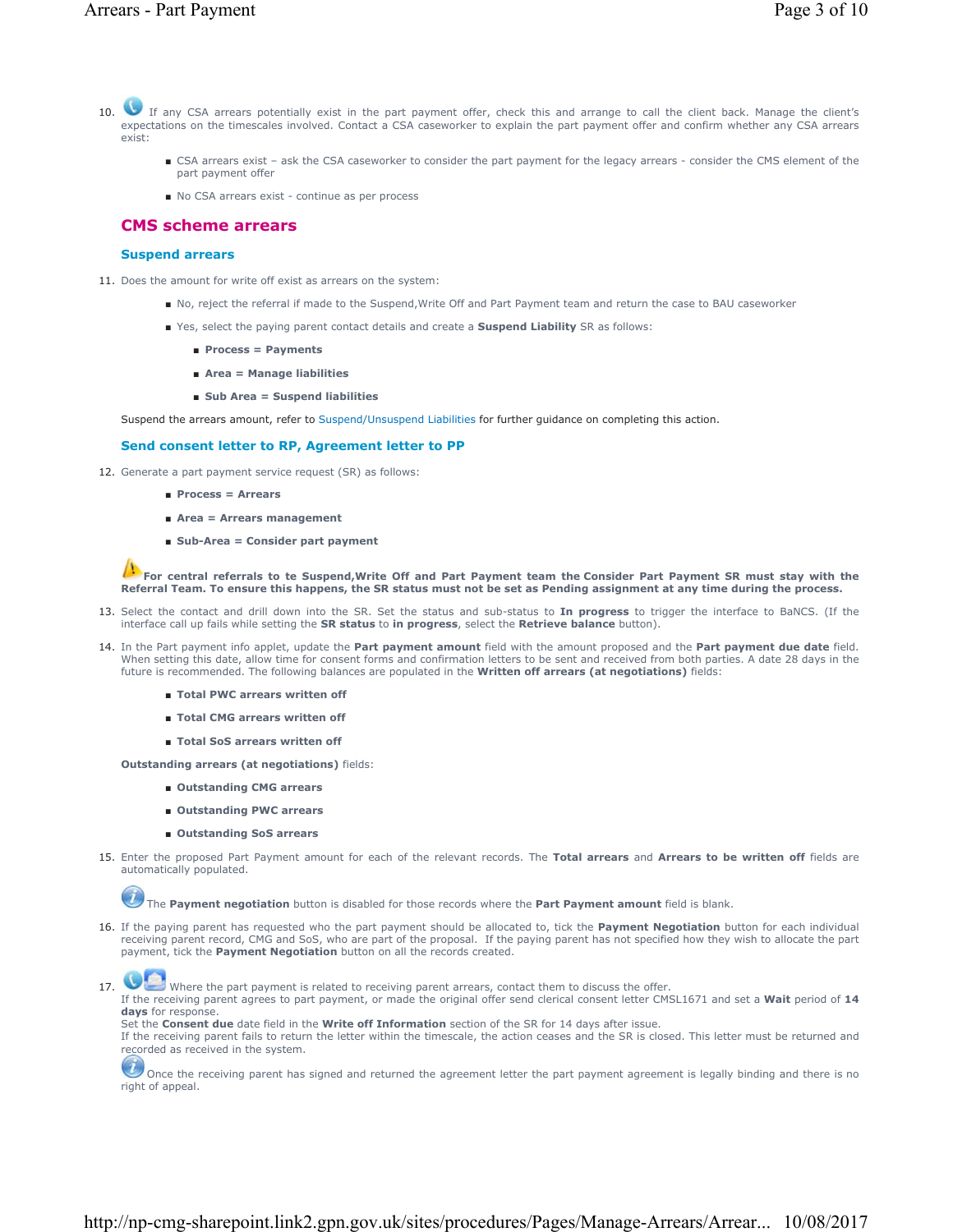- Issue part payment agreement letter CMSL1673 to allow the paying parent to check the details and complete, sign and return the letter. In the **Part payment info** section of the SR, set the **Agreement due date (NRP)** tab for 14 days from date of issue. If the paying parent fails to return the letter within the timescale, the action ceases and the SR is closed. 18.
- 19. If the paying parent returns CMSL1673 confirming the proposal, set the **SR status** and **sub status** to **In progress**.
- If unable to contact either client after they have returned their consent or agreement letter, issue CMSL1670 to the receiving parent and CMSL1672 to the paying parent to prompt them to call. 20.

# **Proposal agreed - Write off arrears**

- 21. Select Create child SR to generate a Part Payment SR for those records where the Payment Negotiation button is checked. The SR displays the following values:
	- **Process = Arrears**
	- **Area = Arrears management**
	- **Sub-Area = Part payment in full**

Part Payment SRs are system generated. The information from the parent SR is automatically populated onto the Part Payment SR.

22. Drill down on the Part Payment SR hyperlink. Set the status and sub status to **In Progress** to generate the activity plan.

Select the **Part Payment Write Off** view tab (for receiving parent Write off). The **Reset criteria** and **Go to Parent SR** tabs are enabled, the **Submit for write off** tab is disabled. 23.

Complete the values in the following sections (some of these are read only, pre-populated from the Consider Payment SR):

- **Case Information** case number, receiving parent name and account
- Write off Information Type of write off, requestor, date/s
- 24. Complete the values in the Part payment and arrears info (at negotiations) field (some of these are read only, pre-populated from the Consider Payment SR):
	- **Lump sum payment** (proposed)
	- **Part payment due date**
	- **Agreement due date** (paying parent)

The remaining fields are manually updated after part payment is received.

25. In the Arrears write off criteria section, Write off all arrears tab, select Yes.

Select **No** if performing write off on selective amounts and go to step **31**.

- 26. Select the Liability category e.g. PWC write off.
	- The liability category menu displays **PWC write off** in case level and **CMS** or **SoS write off** in casegroup level.
- Enter the **start date** and **end date** in the **Arrears write off criteria** section and select the **Get suspended liabilities** button to call to 27. BaNCS and retrieve the suspended/partially suspended paying parent liabilities for the selected date range.

If the start and end date are not completed, BaNCS returns all liabilities based on other write off criteria selected. The system runs a validation to ensure the required fields have been captured and the values correct before connecting to BaNCS.

When write off level is casegroup, completion of the liability category field is required, due type, start and end date are optional.

28. BaNCS returns a match for the query criteria selected, in the **Write off information** section the Part payment amount field is populated.

BaNCS returns an error message to show the search criteria does not exist for the paying parent in BaNCS - select the **Reset criteria** button to reset the field value selections. The previously selected liabilities are removed and the fields reset to null in the **Arrears write off** criteria section.

BaNCS returns an error message to show direct pay liabilities exist for the selected receiving parent.

- 29. All relevant records are selected. The **Update to Siebel** button is automatically checked and **ok/cancel** buttons enabled.
- Select **ok** to copy all records to the **Write off liabilities action** applet. The **New Write off amount** field for each record is populated with 30. the correct write off amount.

# **Part payment - selected records**

- 31. If writing off selective amounts the paying parent liabilities display in the CMEC write off liability applet with the Update to Siebel button unchecked and editable.
- 32. Check the records for write off and select **ok** on each relevant line item. The details are automatically copied onto the Write off liabilities action applet. Select the **New write off amount** field and enter the amount for each specific line item. (This is the outstanding arrears minus the suspended (part payment) amount).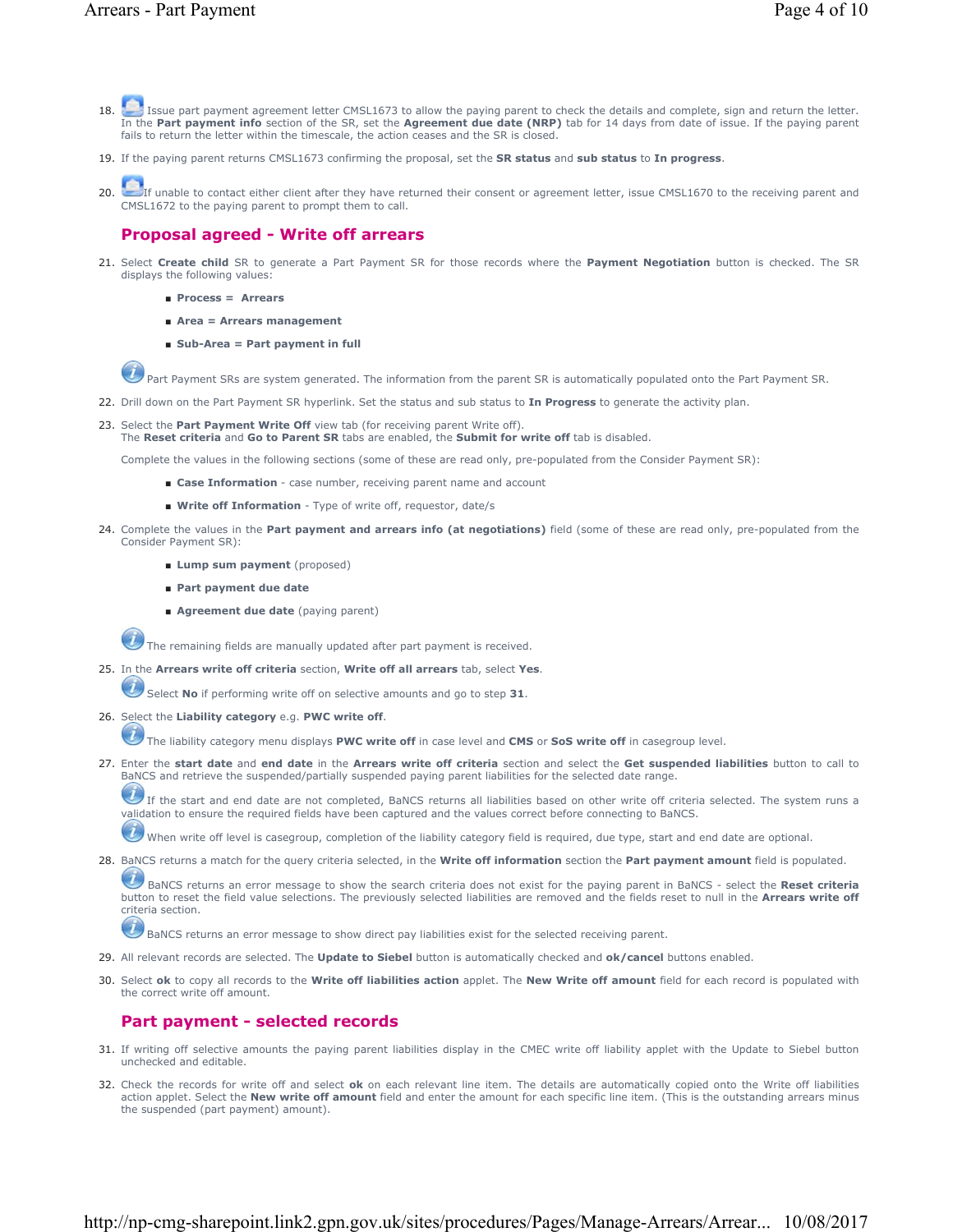An error is displayed if the amount is greater than the amount available for write off and prompts the caseworker to correct the field to less than or equal to the available amount for write off for that line item.

## **Issue Correspondence**

If the proposal is rejected, issue CMSL1674 to the paying parent and CMSL1678 to the receiving parent. Update the SR status/ sub<br>status as **closed/ cancelled** and complete the **Resolution code Proposal rejected PWC/NRP**. F refer to the Policy, Law and Decision Making Guidance 33.

# 34.

Once both parties have returned the consent letters, record this in the system. Check the **Proposal accepted** button in the **Part** Payment info applet. Telephone the client/s advising them of the timescales involved and issue CMSL1677 to the paying parent to confirm receipt of a signed agreement from the receiving parent and to advise action will progress.

- 35. Before sending the SR for team leader approval confirm the following fields are updated:
	- Type of write off
	- Requestor for write off
	- Proposal accepted by CMG
	- Proposal accepted by Consenter
	- Proposal accepted date
	- Proposed PWC/CMG/SOS Write off amount
	- Sum total liabilities selected for write off

36. Select the reason for write off on the SR, this is a dropdown menu and includes:

- NRP death
- PWC death
- Legacy debt write off

Change the status and sub status to **Pending approval** and **Pending approval TL**. A work item is sent to the team leader for approval.

If the reason field is left blank, an error message is displayed, update the fields and re-submit to TL.

The Submit for Write off button remains disabled while TL approval is pending.

## **Team leader action**

- 37. Check the detail within the SR. Confirm the Part Payment request has been considered by NAT and update the SR status and sub-status as In **Progress** and **Approved.** Consider all children in the case and record a Welfare of Child decision in the SR notes.
- 38. To reject the referral, update the status and sub status as **In progress** and **Rejected**.

The proposal may be rejected due to non receipt of correspondence or failure to pay lump sum. If proposal is rejected SR is returned to Referral team caseworker, go to step 55.

### **Approval accepted**

- 39. Once the part payment offer is approved by the line manager as reasonable check the amount of arrears to be written off and seek the relevant manager authorisation for write off. Escalate this via your line manager where necessary. The authorisation levels for write off are:
	- £499.99 and below to be authorised at AO level
	- £500.00 to £4,999.99 to be authorised at EO level
	- £5,000.00 to £19,999.99 to be authorised at HEO level
	- £20,000.00 to £29,999.99 to be authorised at SEO level
	- £30,000.00 to £49,999.99 to be authorised by Line of Business Director
	- £50,000.00 and above to be authorised by Operations Director

When authorising write off, team leaders and authorising managers will review the decision alongside the Policy, Law and Decision Making Guidance

Team leaders and authorising managers record their decision in the **Notes** against the NRP **Contact**. If the authorising manager does not have access to the CMS system, record the decision on their behalf.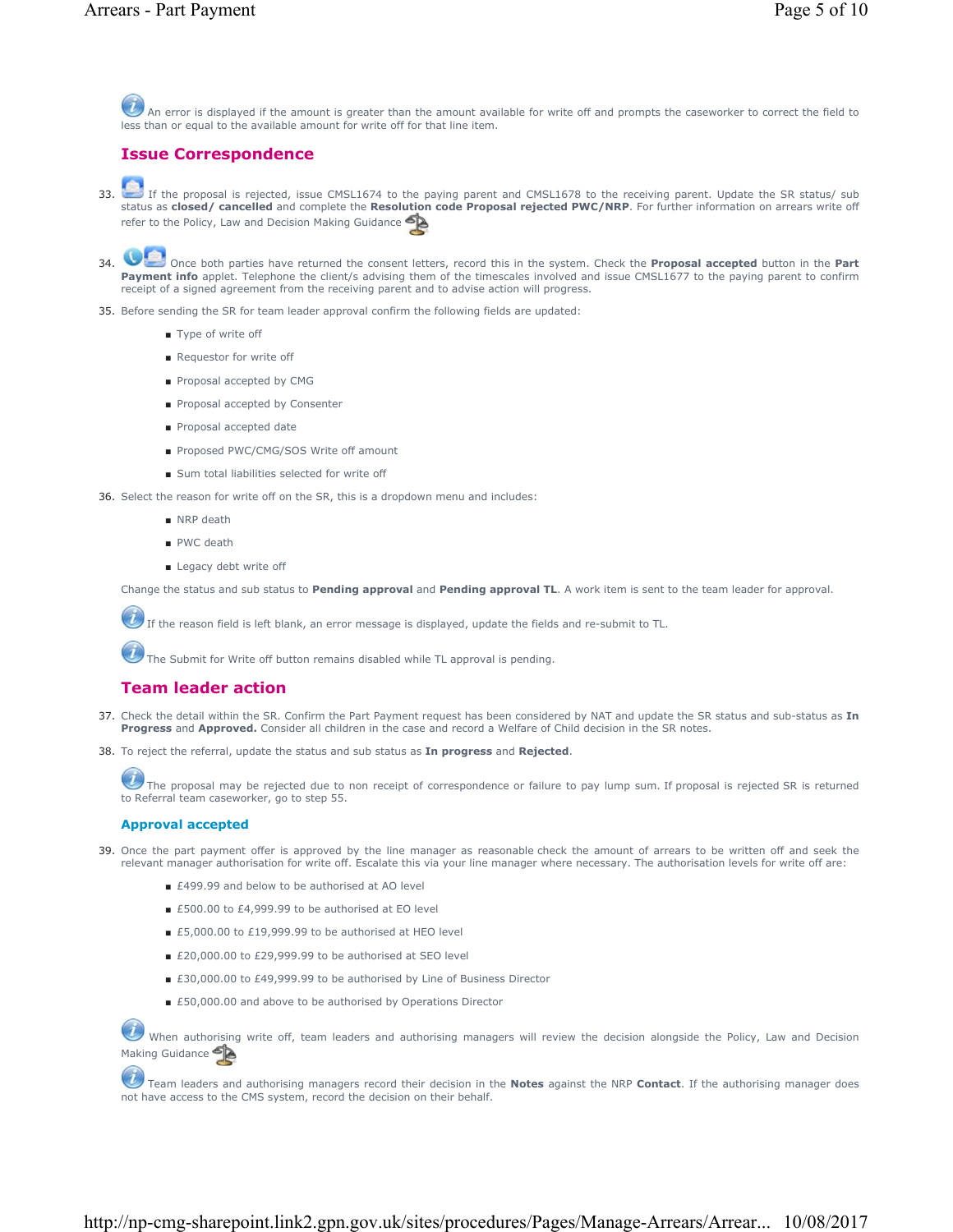# **Obtain payment from paying parent**

- 40. Set the flag for **Manual Allocation** on the paying parent's account before taking any payments. For guidance refer to Manual Allocation Flag – Set Up.
- 41. Call the paying parent on the date agreed and ask them to make the payment. For more information refer to Credit/Debit Card One Off Payment. Ensure that the paying parent understands that if they do not pay the full amount agreed, no arrears will be written off. Set a **Wait** period if this is paid by a non immediate method (e.g. cheque), to allow time for the payment to clear. If the paying parent refuses to pay during the call, reject the proposal, follow action at **step 38**.

If the paying parent offers to pay using several debit/credit cards, accept the payment on the condition that full payment is made on the date agreed.

- 42. Complete the relevant steps depending on the outcome:
	- Part payment not made within terms agreed not paid, paid late or underpayment reject the offer, issue relevant letters and close the SR (see **step 38)**
	- Part payment made in full go to approval process at step 39 and follow the steps at the section marked Submit for Write off to **BaNCS**
- 43. Using the hyperlink at the top of the screen, navigate to the **Consider Part payment SR**, update the **Part payment Info** section, the **Actual part payment received** and **Part payment received date** fields. The **Outstanding PWC/CMG/SOS Arrears** field is automatically populated with the remaining balance (if any).
- Navigate to the relevant Part Payment SR and send CMSL1680 to the receiving parent. When the paying parent has failed to honour the part payment agreement, open the Consider Part Payment SR and issue CMSL1676. Be aware these letters are issued from separate SR's. Call the clients and explain the outcome whilst managing their expectations on what will happen next. 44.
- 45. To unsuspend the arrears (for example, paying parent fails to honour agreement) create and action the following SR:
	- **Process = Payments**
	- **Area = Manage liabilities**
	- **Sub area = Unsuspend liabilities**

To complete the action and reinstate the suspended amounts refer to Suspend/Unsuspend Liabilities.

Close and cancel the Consider part payment SR including all open child SRs.

## **Submit for Write off to BaNCS**

- 46. To complete part payment write off select the **Submit for Write off** button to trigger the BaNCS interface.
- 47. If successful, the **Submit for write off** button is disabled and the BaNCS response updates in the following fields in the Write off Information section of the Part payment SR:
	- **Liability amount written off in BaNCS**
	- **Journal number**
	- **Remainder of PWC/CMG/SoS Arrears**
	- **BaNCS Status**
	- **BaNCS Error message**

The **Actual write off date** field is updated with the successful interface call up date.

48. If the BaNCS interface call up fails the **Submit write off** button remains enabled and the following displays:

- **BaNCS Status = ERR**
- **BaNCS Error Message**

Check all information is accurate, correct any details where appropriate and re-select the **Submit for Write off** button.

Issue CMSL1681 to receiving parent and paying parent to confirm part payment write off action is complete.

## **Complete action**

49. Set up a new payment schedule to collect the ongoing maintenance and/or arrears, create the following SR:

- **Process = Arrears**
- **Area = Arrears Management**
- **Sub area = Action missed payment**

Set the SR **In progress** and create a payment plan selecting the **schedule only** tab and **Go**.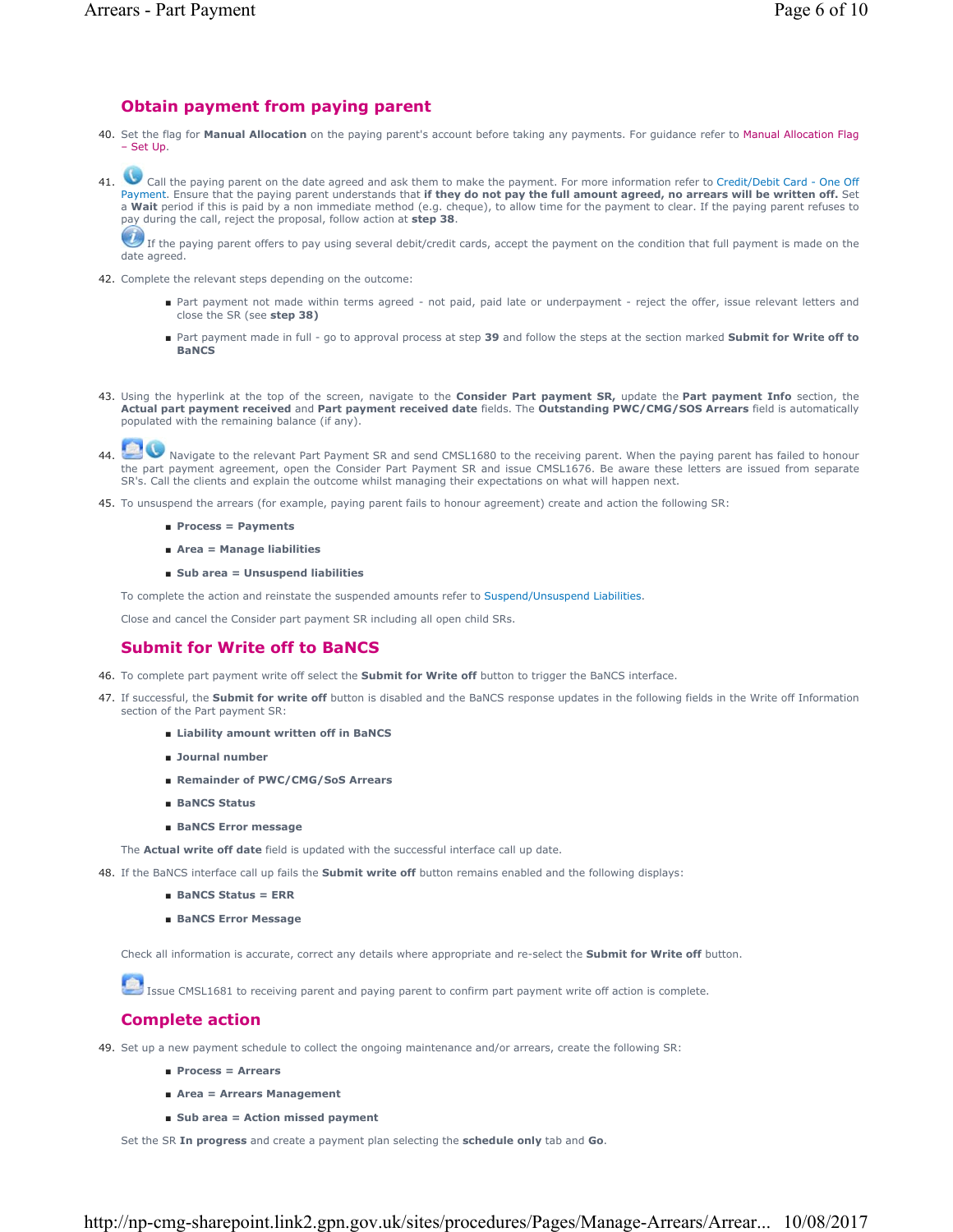- 50. A new perform calculation SR is generated, update the status to **In progress** and select the **promise to pay** tab and **Go**.
- 51. From the payment schedule dropdown, select the Generate promise to pay field to create the new schedule. Once the new schedule is completed, issue notifications, update all activities and **complete** and **close** the SR **status** and **sub-status**.
- 52. Record the amount written off and the reason in the Action Missed payment SR notes.
- 53. Call the paying parent and receiving parent and explain the action you've taken. Send CMSL1675 to the paying parent and CMSL1679 to the receiving parent to notify them that the part payment action was successful.

### **Case Owning or Centralised Suspend, Write Off and Part Payment team action - proposal rejected by Team leader**

- 54. If team leader rejects the request, check the notes to find out the reason for rejection, amend the details and re-submit for TL approval or if the proposal is rejected and needs closing, create an Unsuspend liability SR as follows:
	- **Select Child SR**
	- **Process = Payments**
	- **Area = Manage liabilities**
	- **Sub area = Unsuspend liabilities**

To complete this action, refer to Suspend/Unsuspend Liabilities .

Close the Part payment SR status and sub status as closed and cancelled and update the resolution code with an appropriate reason.

#### Content Editor [1]

In Northern Ireland, Secretary of State or SoS should read The Department.

CMSL1651 Tell us of any reason not to write off arrears

Ask NRP to write off representations

Enter all relevant debt period from and to dates in the freetext fields

If a receiving parent has died and you feel it is relevant to contact the paying parent due to the proximity of the death, choose paragraph 'If caseworker feels it is relevant due to the proximity of the death'

Under the sub heading "What you need to do now" if the receiving parent is involved with the write off, add letter code TM\_30617\_E.

### CMSL1652 Receiving parent write off - request representations

Ask receiving parent for write off representations

### **Letter reason code 024 = PWC requests / agrees**

Under the sub heading 'Important information' enter all relevant debt period from and to dates

### **Letter reason code 024 = NRP advised debt unrecoverable**

Under the sub heading 'important information' complete the following:

- Enter all relevant debt period from and to dates in the freetext fields
- If we have previously advised the receiving parent that arrears are suspended, choose paragraph 'If we have previously advised the receiving parent that arrears are suspended' and enter the reason in the freetext field

### **Letter reason code 024 = NRP death**

Under the sub heading 'Important information about child maintenance arrears that you are owed' choose from the following:

- If the caseworker feels it is relevant to inform the receiving parent of the intention to write off the arrears choose the paragraph 'If casworker feels it is relevant' and enter all relevant debt period from and to dates
- If the death of the paying parent was before 25 January 2010, choose paragraph 'If death was before 25 January 2010'
- If we have done all we can, choose the paragraph 'We have done all we can'

**Letter reason code 024 = PWC death**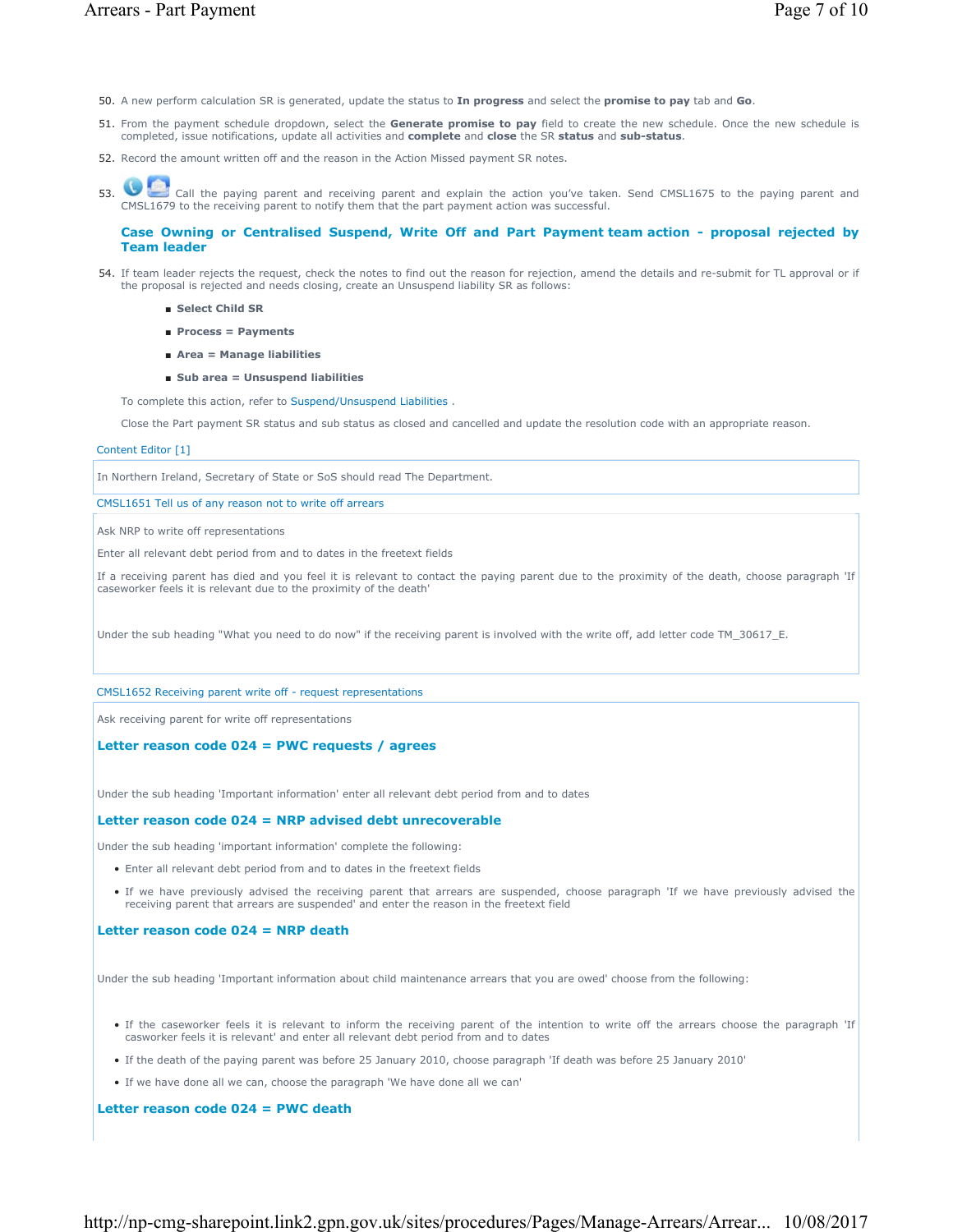Under the sub heading 'Important information about child maintenance arrears that you are owed' enter all relevant debt period from and to dates in the freetext field

#### CMSL1653 Paying parent write off - ask for evidence of claim

Ask paying parent for evidence of write off claim

Under the sub heading "Please give us evidence of your claim" Enter all relevant debt period from and to dates in the freetext fields

### CMSL1654 Paying Parent write off - evidence received and rejected or not received in time

Confirm write off evidence received and rejected or not received

Under the sub heading 'we have not accepted your claim - you still owe child maintenance arrears' enter all relevant debt period from and to dates in the freetext field and choose on of the following:

- If we didn't receive evidence choose code TM\_30635\_E
- If we didn't revceive evidence in time choose code TM\_30637\_E

#### CMSL1655 Receiving parent write off - accept representation

Receiving parent accept representations

Under the sub heading 'We have stopped the process of writing off arrears' complete the following:

- Enter all relevant debt period from and to dates in the 'These arrears are from the period' freetext fields
- Enter the reason/s and who gave it/them to us in the 'reasons we were given were' freetext field
- Enter the reason/s why we have accepted it/them in the 'We have accepted them because' freetext field

CMSL1656 We have witten off child maintenance arrears

#### Receiving parent write off complete

Under the sub heading 'we have written off child maintenance arrears' enter all relevant debt period from and to dates in the 'These arrears are from the period' freetext field and choose one of the following:

- If no representations have been received and the paying parent is living, choose code TM\_30678\_E
- If no representations have been received and the paying parent is deceased, choose code TM\_30679\_E
- If rejecting representations and the paying parent is living choose code TM\_30680\_E
- If rejecting representations and the paying parent is deceased, choose code TM\_30681\_E. Enter their reason and who gave it to us in the 'The reasons you gave us were' freetext field and enter why we have not accepted it/them in the 'We didn't accept them because' freetext field
- If rejecting representations, choose code TM\_30683\_E. Enter their reason and who gave it to us in the 'The reasons you gave us were' freetext field and enter why we have not accepted it/them in the 'We didn't accept them because' freetext field

&Under the heading 'What this means for you' select one of the following:

- If the paying parent is deceased, choose the paragraph 'If the paying parent is deceased'
- If the paying parent is living, choose the paragraph 'If the paying parent is not deceased'

### CMSL1657 We have stopped the process of writing off arrears

Paying parent accepts representations

Under the sub heading 'We have stoppped the process of writing off arrears' enter all relevant debt period from and to dates in the freetext fields and choose one of the following:

- If the receiving parent is living choose the paragraph 'If receiving parent is living'
- If the receiving parent is deceased choose the paragraph 'If receiving parent is deceased'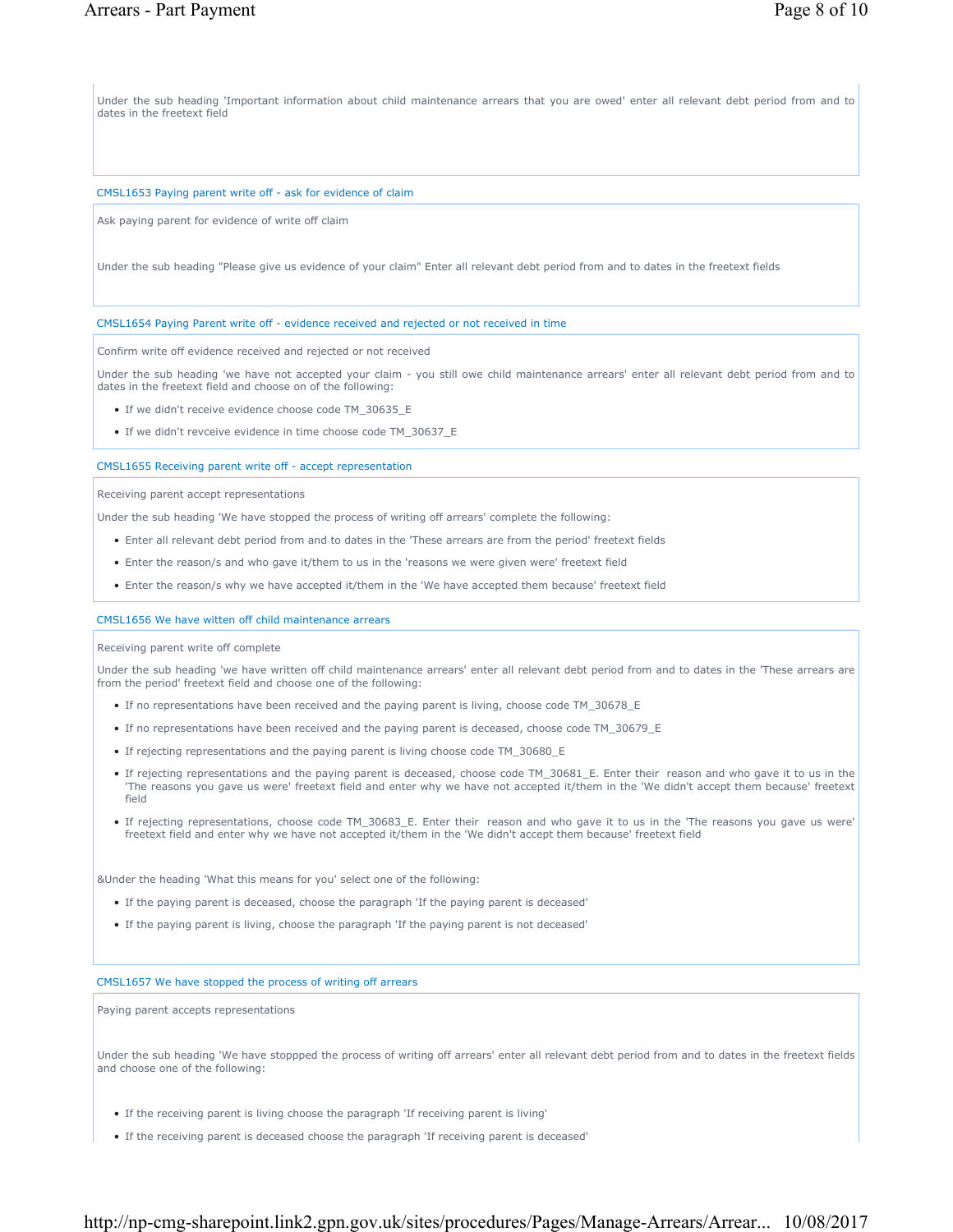Enter reason/s for stopping the process and who gave it/them to us in the 'Reasons we were given' freetext field and enter the reason/s why we have accepted it/them in the 'We accepted them because' field

CMSL1659 We have written off child maintenance arrears

Paying parent write off complete

Under the sub heading 'we have written off child maintenance arrears' enter all relevant debt period from and to dates in the 'These arrears are from the period' freetext field and choose one of the following:

- If representations have not been received, the debt is owed to the receiving parent and the receiving parent is living, choose code TM\_30667\_E
- If representations have not been received, the debt is owed to the receiving parent and the receiving parent is deceased, choose code TM\_30668\_E
- If representations have not been received and the debt is S of S choose code TM\_30669\_E
- If rejecting representations, the debt is owed to the receiving parent and the receiving parent is living, choose code TM\_30670\_E. Enter their reason and who gave it to us in the 'The reasons you gave us were' freetext field and enter why we have not accepted it/them in the 'We didn't accept them because' freetext field
- If rejecting representations, the debt is owed to the receiving parent and the receiving parent is Deceased, choose code TM\_30672\_E. Enter their reason and who gave it to us in the 'The reasons you gave us were' freetext field and enter why we have not accepted it/them in the 'We didn't accept them because' freetext field
- If rejecting representations, the debt is owed to the S of S, choose code TM\_30674\_E. Enter their reason and who gave it to us in the 'The reasons you gave us were' freetext field and enter why we have not accepted it/them in the 'We didn't accept them because' freetext field

&Under the heading 'What this means for you' select one of the following:

- If the paying parent is deceased, choose the paragraph 'If the paying parent is deceased'
- If the paying parent is living, choose the paragraph 'If the paying parent is not deceased'

CMSL1670 Receiving parent/paying parent request for telephone contact

This is an off system letter, refer to Letters (Outbound) - Contingency for guidance in issuing to clients

CMSL1671 Receiving parent consent form

This is an off system letter, refer to Letters (Outbound) - Contingency for guidance in issuing to clients

CMSL1672 Paying parent request for paying parent contact

This is an off system letter, refer to Letters (Outbound) - Contingency for guidance in issuing to clients

CMSL1673 Paying parent confirm offer

This is an off system letter, refer to Letters (Outbound) - Contingency for guidance in issuing to clients

CMSL1674A Paying parent offer refused or offer withdrawn

http://np-cmg-sharepoint.link2.gpn.gov.uk/sites/procedures/Pages/Manage-Arrears/Arrear... 10/08/2017